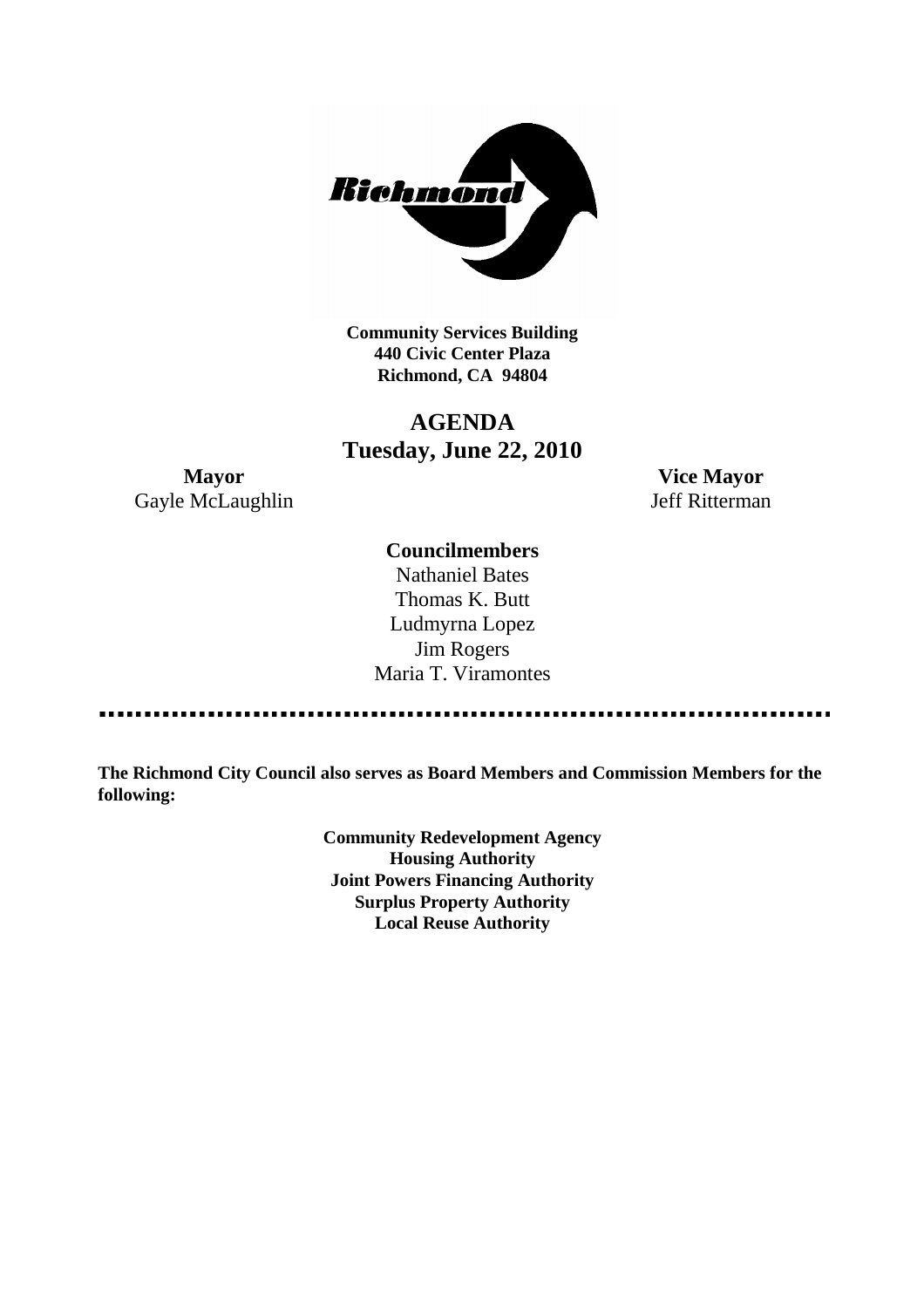# **MEETING PROCEDURES**

The City of Richmond encourages community participation at its City Council meetings and has established procedures that are intended to accommodate public input in a timely and time-sensitive way. As a courtesy to all members of the public who wish to participate in City Council meetings, please observe the following procedures:

**PUBLIC COMMENT ON AGENDA ITEMS:** Anyone who desires to address the City Council on items appearing on the agenda must complete and file a pink speaker's card with the City Clerk **prior** to the City Council's consideration of the item. Once the City Clerk has announced the item and discussion has commenced, no person shall be permitted to speak on the item other than those persons who have submitted their names to the City Clerk. Your name will be called when the item is announced for discussion. **Each speaker will be allowed TWO (2) MINUTES to address the City Council on NON-PUBLIC HEARING items listed on the agenda.**

**OPEN FORUM FOR PUBLIC COMMENT:** Individuals who would like to address the City Council on matters not listed on the agenda or on **Presentations, Proclamations and Commendations, Report from the City Attorney, or Reports of Officers** may do so under Open Forum. All speakers must complete and file a pink speaker's card with the City Clerk **prior** to the commencement of Open Forum. **The amount of time allotted to individual speakers shall be determined based on the number of persons requesting to speak during this item. The time allocation for each speaker will be as follows: 15 or fewer speakers, a maximum of 2 minutes; 16 to 24 speakers, a maximum of 1 and one-half minutes; and 25 or more speakers, a maximum of 1 minute.**

### **SPEAKERS ARE REQUESTED TO OCCUPY THE RESERVED SEATS IN THE FRONT ROW BEHIND THE SPEAKER'S PODIUM AS THEIR NAME IS ANNOUNCED BY THE CITY CLERK.**

**CONSENT CALENDAR:** Consent Calendar items are considered routine and will be enacted, approved or adopted by one motion unless a request for removal for discussion or explanation is received from the audience or the City Council. A member of the audience requesting to remove an item from the Consent Calendar must complete and file a speaker's card with the City Clerk **prior to the City Council's consideration of Agenda Review.** An item removed from the Consent Calendar may be placed anywhere on the agenda following the City Council's agenda review.

*The City Council's adopted Rules of Procedure recognize that debate on policy is healthy; debate on personalities is not. The Chairperson has the right and obligation to cut off discussion that is too personal, too loud, or too crude.*

**\*\*\*\*\*\*\*\*\*\*\*\*\*\*\*\*\*\*\*\*\*\*\*\*\*\*\*\*\*\*\*\*\*\*\*\*\*\*\*\*\*\*\*\*\*\*\*\*\*\*\*\*\*\*\*\*\*\***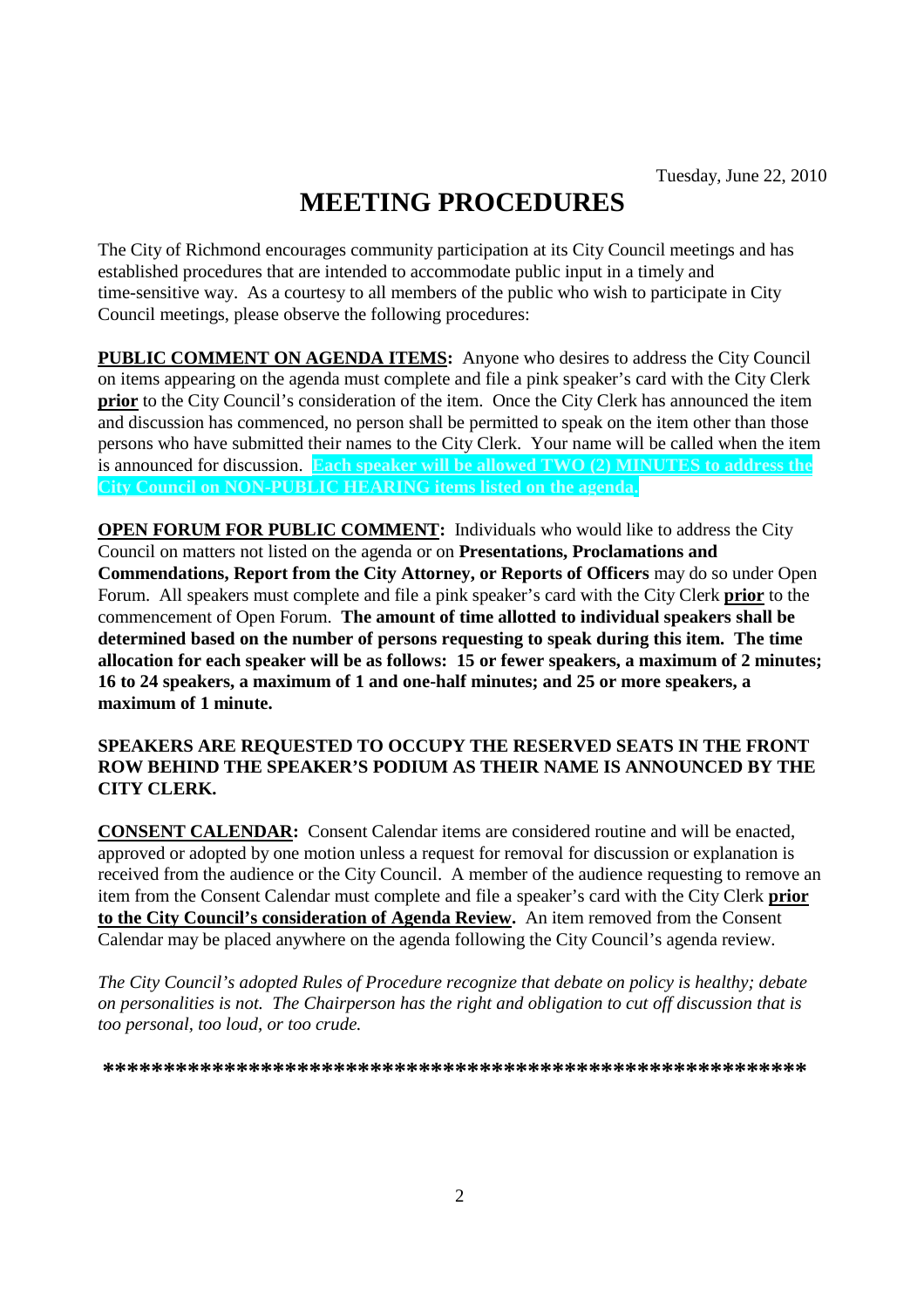Tuesday, June 22, 2010

# **EVENING OPEN SESSION**

6:00 p.m.

# **A. ROLL CALL**

# **B. PUBLIC COMMENT**

# **C. ADJOURN TO CLOSED SESSION**

# **CLOSED SESSION**

Shimada Room of the Community Services Building

# **A. CITY COUNCIL**

#### **A-1.** CONFERENCE WITH LEGAL COUNSEL - EXISTING LITIGATION (Subdivision [a] of Government Code Section 54956.9):

Largaespada vs. City of Richmond

California Regional Water Quality Control Board, Matter No. R2-2007-0067 (Port of Richmond Terminal 4) vs. City of Richmond

**\*\*\*\*\*\*\*\*\*\*\*\*\*\*\*\*\*\*\*\*\*\*\*\*\*\*\*\*\*\*\*\*\*\*\*\*\*\*\*\*\*\*\*\*\*\*\*\*\*\*\*\*\*\*\*\*\*\***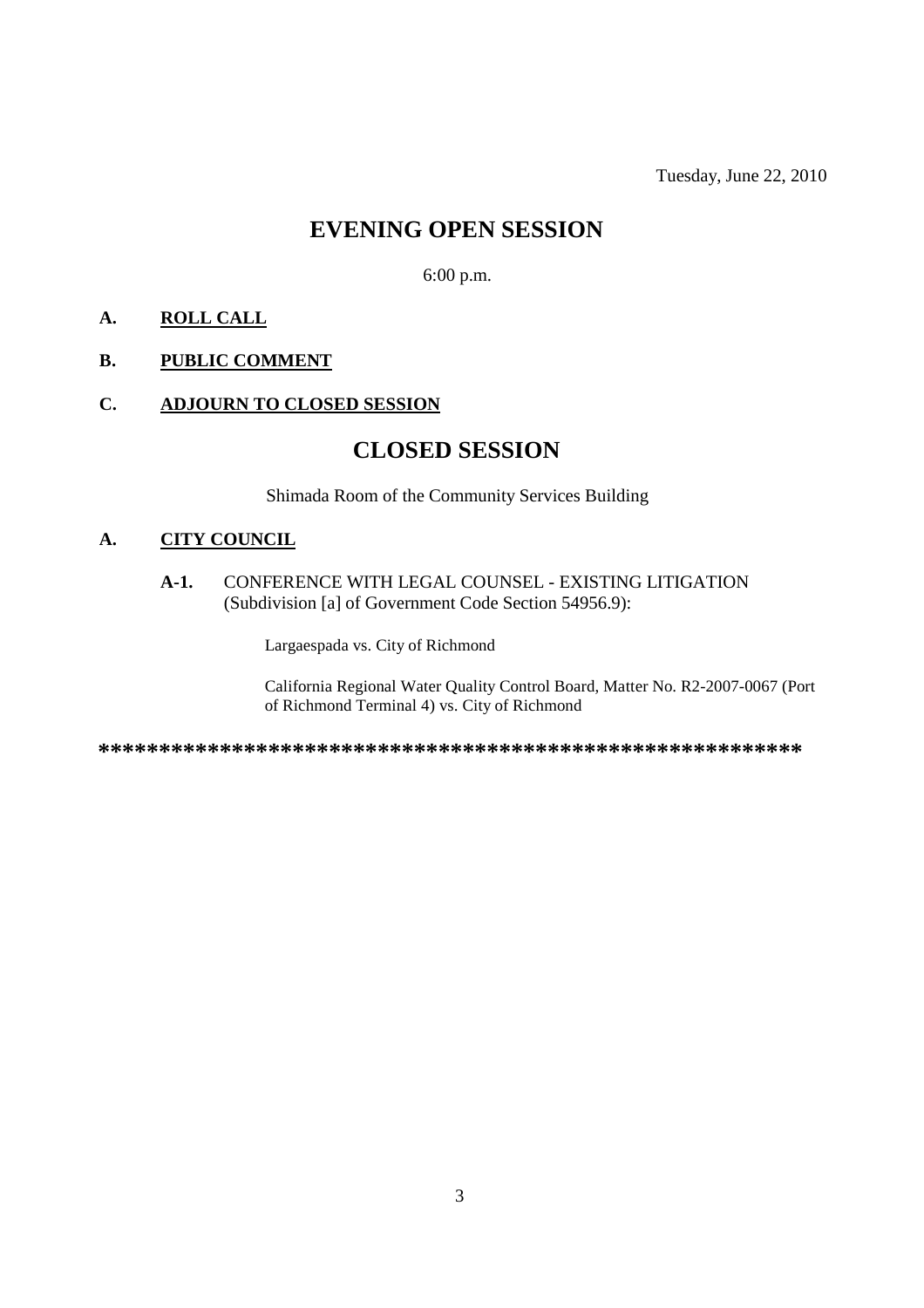# **JOINT MEETING OF THE RICHMOND REDEVELOPMENT AGENCY/RICHMOND CITY COUNCIL**

#### 6:30 p.m.

#### **PLEDGE TO THE FLAG**

- **A. ROLL CALL**
- **B. STATEMENT OF CONFLICT OF INTEREST**
- **C. OPEN FORUM FOR PUBLIC COMMENT**
- **D. AGENDA REVIEW**

#### **E. PRESENTATIONS, PROCLAMATIONS, AND COMMENDATIONS**

- **E-1.** PRESENTATION of a "Scholarships Are Terrific" (SAT) scholarship sponsored by the Friends of the Richmond Public Library and the Richmond Public Library to Ramiah Davis, a graduate of Hercules Middle/High School - Library & Cultural Services (Monique A. le Conge/Angela Cox 620-6555).
- **E-2.** PRESENTATION of certificates honoring Texanita Bluitt and Arne Kasendorf for their national certification as housing commissioners - Mayor's Office (Mayor McLaughlin 620-6503).
- **E-3.** PRESENTATION of a proclamation in recognition of Don Bastin and Clementina Diaz; recent retirees from the Richmond Museum of History - Mayor McLaughlin and Councilmember Viramontes (620-6581).
- **E-4.** PRESENTATION of certificates honoring CJ's Barbecue & Fish and Everlasting Construction as Richmond small businesses of the month for June 2010 - Mayor's Office (Mayor McLaughlin 620-6503).
- **E-5.** PRESENTATION of a letter of recognition to Pastor Kevin B. Hall for 16 years of service as pastor of St. John Missionary Baptist Church in Richmond - Councilmember Rogers (620-6581).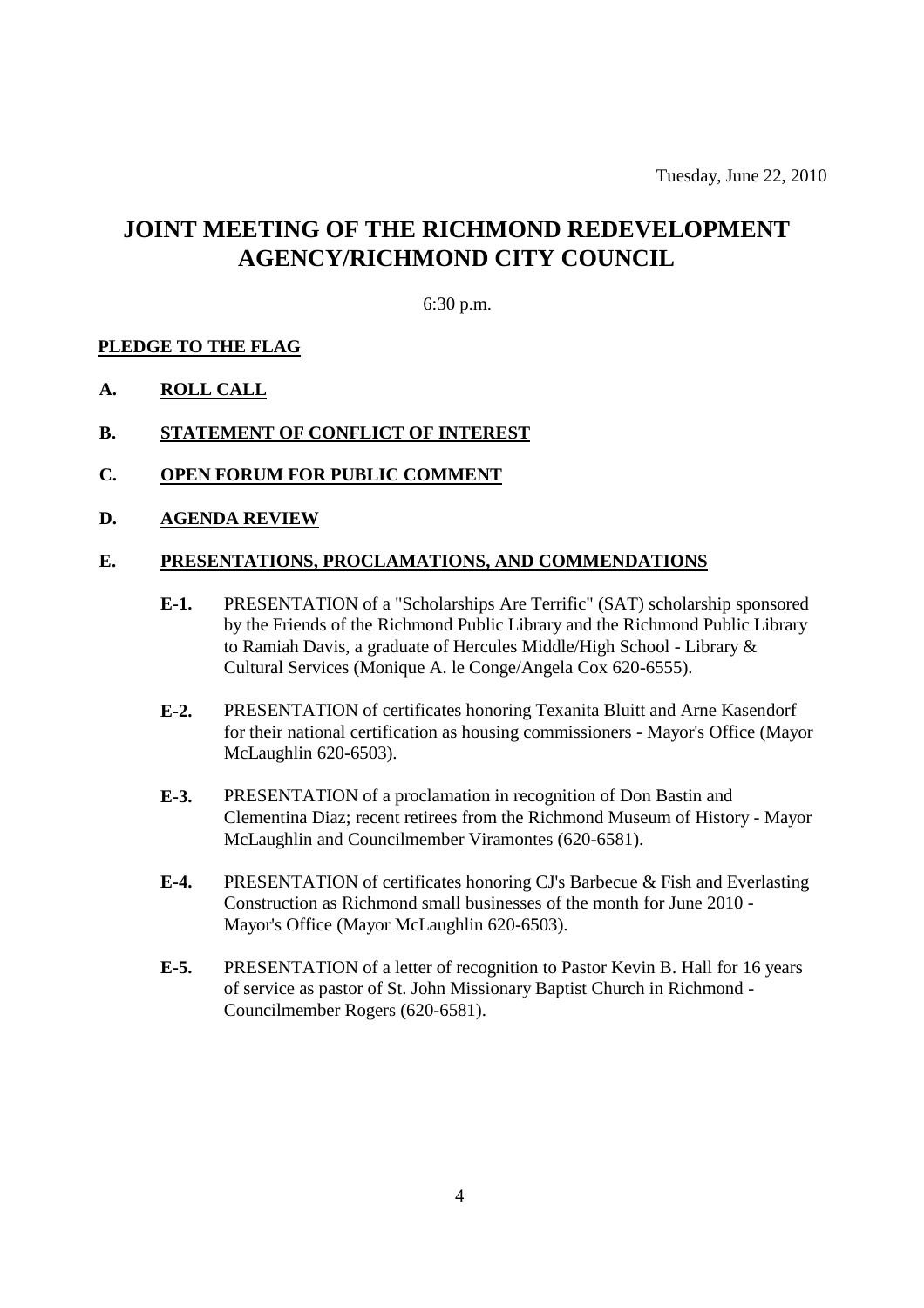- **E-6.** PRESENTATION of a proclamation honoring and recognizing the significant contribution that the Richmond Convention and Visitors Bureau makes to the enhancement of the image as well as the economic vitality of Richmond - Mayor's Office (Mayor McLaughlin 620-6503).
- **E-7.** PRESENTATION of a proclamation honoring and recognizing Courtyard by Marriott for its valuable contributions to the City of Richmond's image and economic development - Mayor's Office (Mayor McLaughlin 620-6503).
- **E-8.** PRESENTATION of a letter of recognition to Everett Jenkins, City of Richmond Senior Assistant City Attorney, for receiving the 2010 Fred Breen Humanitarian of the Year Award presented by the West Contra Costa YMCA - Mayor McLaughlin (620-6503) and Councilmember Viramontes (620-6581).
- **E-9.** RECEIVE a report from the Festival Committee on the 2010 Cinco de Mayo festivities held on 23rd Street in the City of Richmond on May 1st and May 2nd - Councilmember Lopez (620-6581).

# **F. REPORT FROM THE CITY ATTORNEY OF FINAL DECISIONS MADE AND NON-CONFIDENTIAL DISCUSSIONS HELD DURING CLOSED SESSION**

# **G. REDEVELOPMENT AGENCY BOARD/CITY COUNCIL CONSENT CALENDAR**

- **G-1.** ADOPT a resolution approving an application for grant funds pursuant to the Safe Drinking Water, Water Quality and Supply, Flood Control, River and Coastal Protection Bond Act of 2006 for funding the planning and development of the Central Richmond Greenway's nature education related facilities - Public Works Department (Yader A. Bermudez 231-3009).
- **G-2.** APPROVE AND ADOPT the following resolutions for Fiscal Year 2010/11:
	- (a) a resolution approving and adopting the Fiscal Year 2010/2011 Budget for the Richmond Community Redevelopment Agency in the amount of \$90,096,671 (including Operating Costs of \$19,611,671 and Project and Program Costs of \$70,485,000) and the Five Year 2010/2015 Capital Project and Program Budget totaling \$75,651,000 - Richmond Community Redevelopment Agency (Steve Duran/Nickie Mastay 307-8140).
	- (b) the following resolutions for City of Richmond: (1) approving the Fiscal Year 2010/11 Operating Budget, and (2) approving the Fiscal Year 2010-15 Five-Year Capital Improvement Plan Budget - Finance Department (James Goins 620-6740).